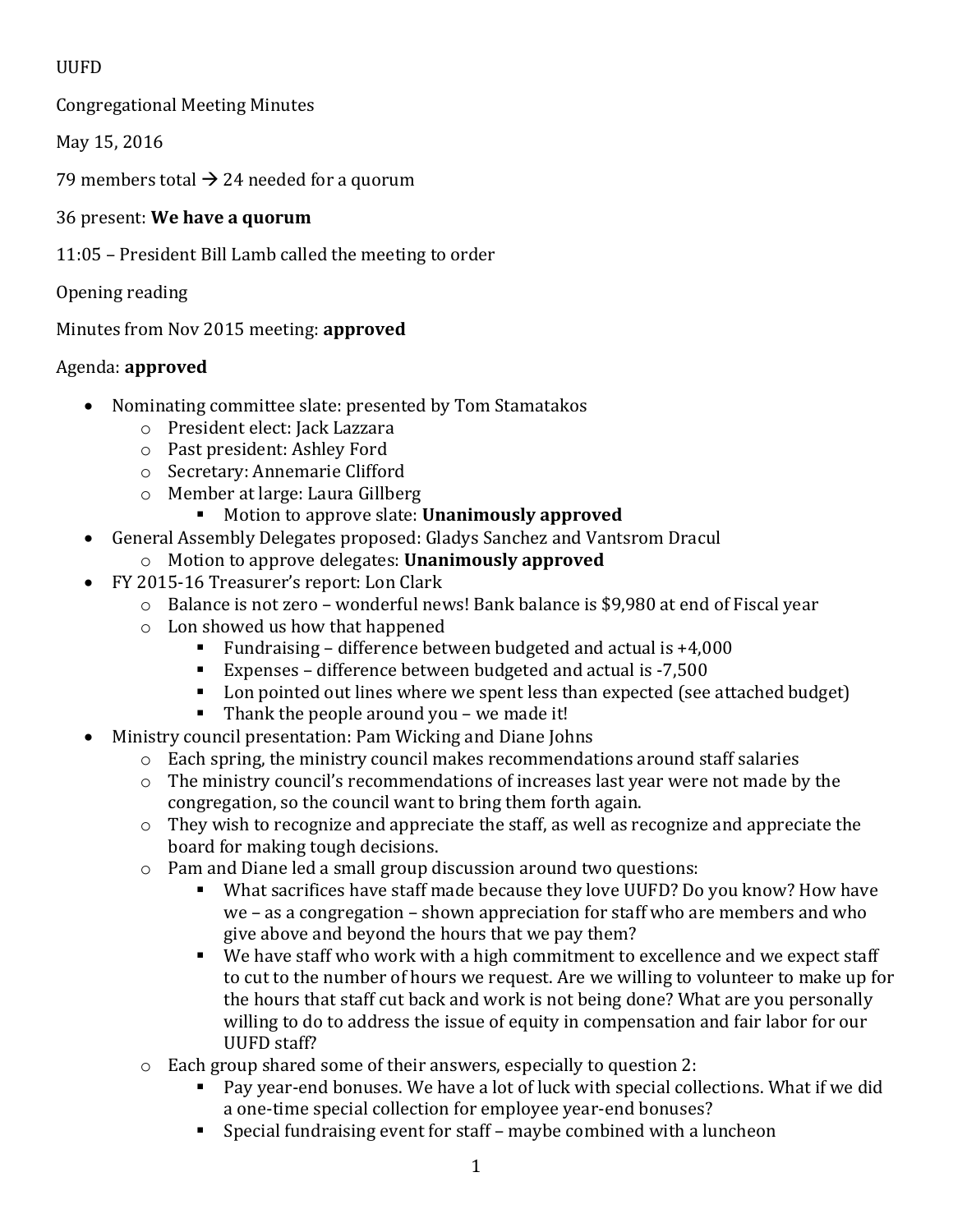- Year end bonuses: what if one week per month we were to collect money for that?
- Once per year: thank you coffee hour
- Individuals can give special thank yous
- Free admission to church events for staff a bonus
- Community bartering service for those who volunteer so much volunteers could provide free yard work or other services
- Invite members to commit to raising a certain amount of money (in addition to pledge) – a fundraiser to happen elsewhere in the community, like a carwash
- Donate UU unique booth money to go to staff, earmarked rather than general fund
- We could invite the minister or staff for dinner or lunch to show appreciation conveys a sense of being cherished without costing much
- The sheets are stored in the office, in case the board or leaders would like to look at the full list of answers from each group.
- FY 2016-17 Budget presentation: Lon Clark
	- o Lon explained the budget process the board has done so far:
		- Estimated income
		- Estimated expenses
		- Organized based on "stuff" versus "people" (staff salaries and benefits)
		- We have already cut "stuff" significantly
		- But we still have a projected shortfall of \$11,618
	- o Lon presented potential solutions:
		- Solution A: Raise more money
		- Solution B: reduce staff salaries through layoffs (see columns in FY 17 budget)
		- Several members volunteered to be \$1,000 "champions" to donate or raise an extra \$1,000
			- 4 members raised their hands to volunteer
	- o We are **now left with a \$7,000 shortfall**
	- o Lon directed us to look at the bottom of the FY 2016 budget sheet.
		- We have \$3,911 remaining in accounts that are set aside for specific purposes
		- For argument's sake, let's say we take \$1,000 of that money and set it aside
		- We would now **have a \$6,000 shortfall**
	- o Lon directed us to look at the bottom of the FY 2016 budget.
		- We have \$9,980 remaining in the account at the end of the year
		- We cannot accept a bank balance of less than \$6,000 for salaries and monthly expenses.
		- That leaves \$3,900 how much of that should we retain for emergencies?
		- Let's say we set aside \$2,000 for next year's budget.
		- We now have **a \$4,000 shortfall**
	- o Note: One member pointed out that there are probably people who could be \$100 champions. Another couple pledged to raise their annual contribution by \$600.
	- o **We now have a 3,400 shortfall**
	- o Look for a moment at the layoff situation. Rev. Linda proposed to take a one-month furlough, and other possible cuts were proposed. (see attached budget for possible layoffs and amount saved)
	- $\circ$  But... we have already cut the budget deficit by 2/3rds through option A increased revenue.
	- o Motion: To accept the proposed FY 2017 budget for six months, and then review the budget at the Nov congregational meeting.
		- Discussion/questions: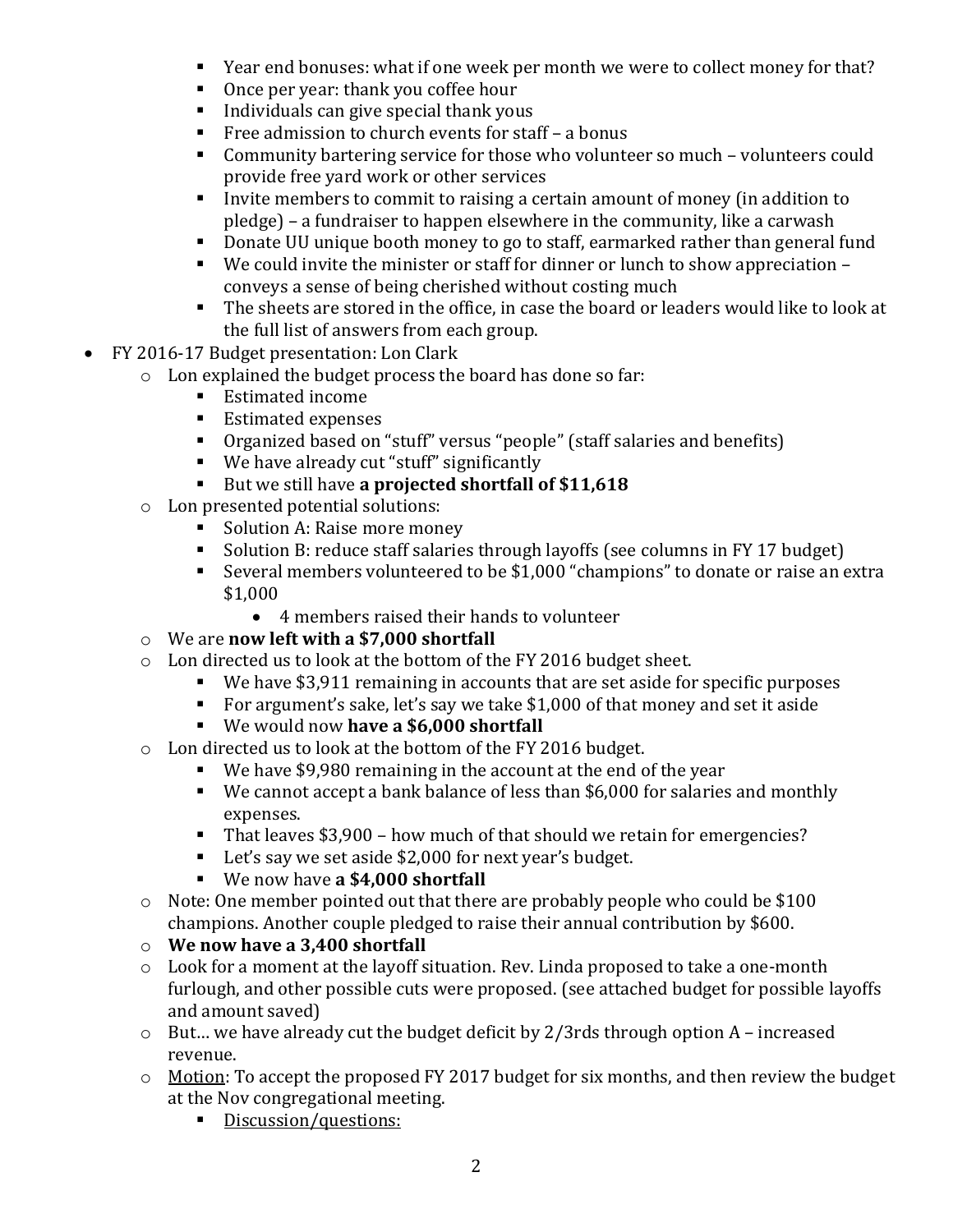- Kathy asked Rev. Linda if she still wished to take a furlough now that it no longer seemed necessary. Answer: NO – she would prefer to keep working and maintain momentum of ministry, including Building Our Future campaign.
- Is a new member drive a possibility? Ed Miguel is interested in talking about this more – talk to him if you are interested.
- Dan suggested that the 4 individuals who pledged before could form a fundraising committee.
- Bill suggested we practice our UU "elevator speeches"
- Motion: **In favor: Majority, Opposed: 1, Abstentions: 0**
- **Budget passed – for 6 months, with review at November meeting.**
- Minister's Report: Rev. Linda Slabon: Rev. Linda presented a two-part minister's report. Part 1 detailed her priorities (developed in discussion with the board) for 2016-17, through her retirement. Part 2: A list of ministers' skills and interests, to help UUFD assess its needs as we prepare for ministerial transition.
	- o **Part 1: 2016-17 priorities**
	- o July 7 Ministerial Transition meeting with Rev. Lisa Presley, Congregational Life Consultant, Mid-America Regional Staff 6:30-8:30 p.m. at UUFD
	- o Building Our Future Campaign
	- o Bridging & Coming of Age with UUFD youth and young adults Prep & monthly mtgs. to May 2017
	- o Two worship services/mo and Worship Associates training Sept. 10 with preliminary plan for my and Toni's departure
	- o Two hr. supervision sessions with Allen Harden, Intern (2x/mo) and with Gladys Sanchez, RE Director (1x/mo)
	- o Weekly contact with Beth Schewe, Office Manager. Board of Trustee and Ministry Council meetings.
	- o WomanSpirit Conference at UUFD Feb. 3-5 with Emma's Revolution Concert, Chair of Local Committee
	- o Pastoral Care and Memorial services
	- o July 2017 Final Worship Service and Ceremony of Separation
	- o **Part 1 B: How does Rev. Linda manage these priorities within the boundaries of a 50% time consulting minister?**
	- o A "Consulting Minister" is a UU Minister who works at 50% time for a congregation (no more than 25 hrs/wk). My typical work days are Wednesdays, Fridays and two Saturdays & Sundays in a month.
	- o I am responsible for worship 2 Sundays a month over 10 months. Usually I will not attend when I am not leading a service.
	- o Some things that I will do less of, or may not/cannot do: Organize fundraisers. Social Justice, RE, NIU ACRO, & Community mtgs. Plan, set agenda and lead Leadership Council. Attend all regional/national UU meetings. No Adult RE, Book groups, or recruit Deepening group leaders. Give feedback to Worship Associates. RE staff trainings. The Sexuality & the Healthy Church Seminar (?). Weekly meditation. New member contacts & sessions.
	- o **Part 2- Minister's Skills & Tasks**
	- o Among *your* tasks in the years ahead will be to discern UUFD's congregational strengths and challenges, and, if you seek a minister, to assess which ministerial skills and interests/enthusiasms are most needed by the congregation.
	- o Today I will give you some information. You don't have to DO anything with it today, but listen and learn.
	- o Why look at this today?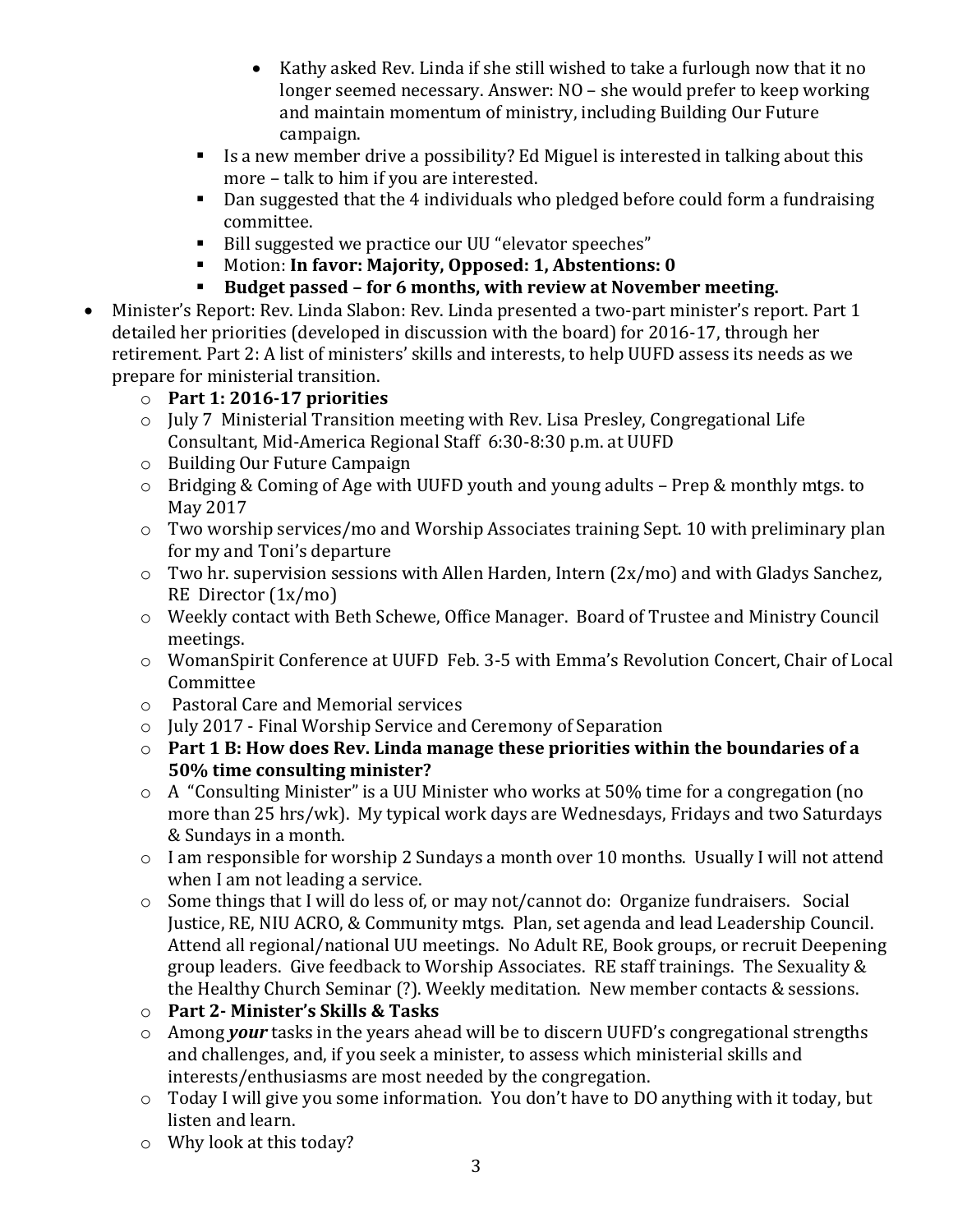- o To affirm UUFD's FUTURE.
- o The Rev. Dr. Peter J. Luton wrote,
	- "Are these people who respect and value the ministry? Are they self-conscious or caught up in a false self-image? I wanted to know if stylistically and temperamentally we fit. Do I like these people? Do they seem to like me, to be open to what I might bring to them, or are they looking for someone else?... I am convinced that the better the laity and ministers understand what each other is experiencing, the more successful and enjoyable the process of finding one another will be."
- o **Rev. Linda provided two handouts – one listing general ministerial skills and interests, for members to think about how important each is to UUFD, and the other describing some of the skills and interest she has placed most emphasis on.**

#### **Handout 1:**

Ministerial skills and interests/enthusiasms most needed by the congregation: **4** -Crucial **3** -Significant **2** -Modest **1** -Of less consequence

#### **Worship Arts**

Preaching Music and liturgical arts Scholarship (Writing) Worship

#### **Pastoral Care**

Community bldg. Home visitation Hospital calling Personal counseling Spiritual guidance

#### **Religious Education**

Adult religious education Children's religious education Youth and young adult work

#### **Administration & Staff**

Administration Committee work Staff relations Facilitation

#### **Growth & Outreach**

Denominational activities Fund-raising (Stewardship) Membership growth

**Social Responsibility/Social Justice**

Social action Leadership

#### **Handout 2:**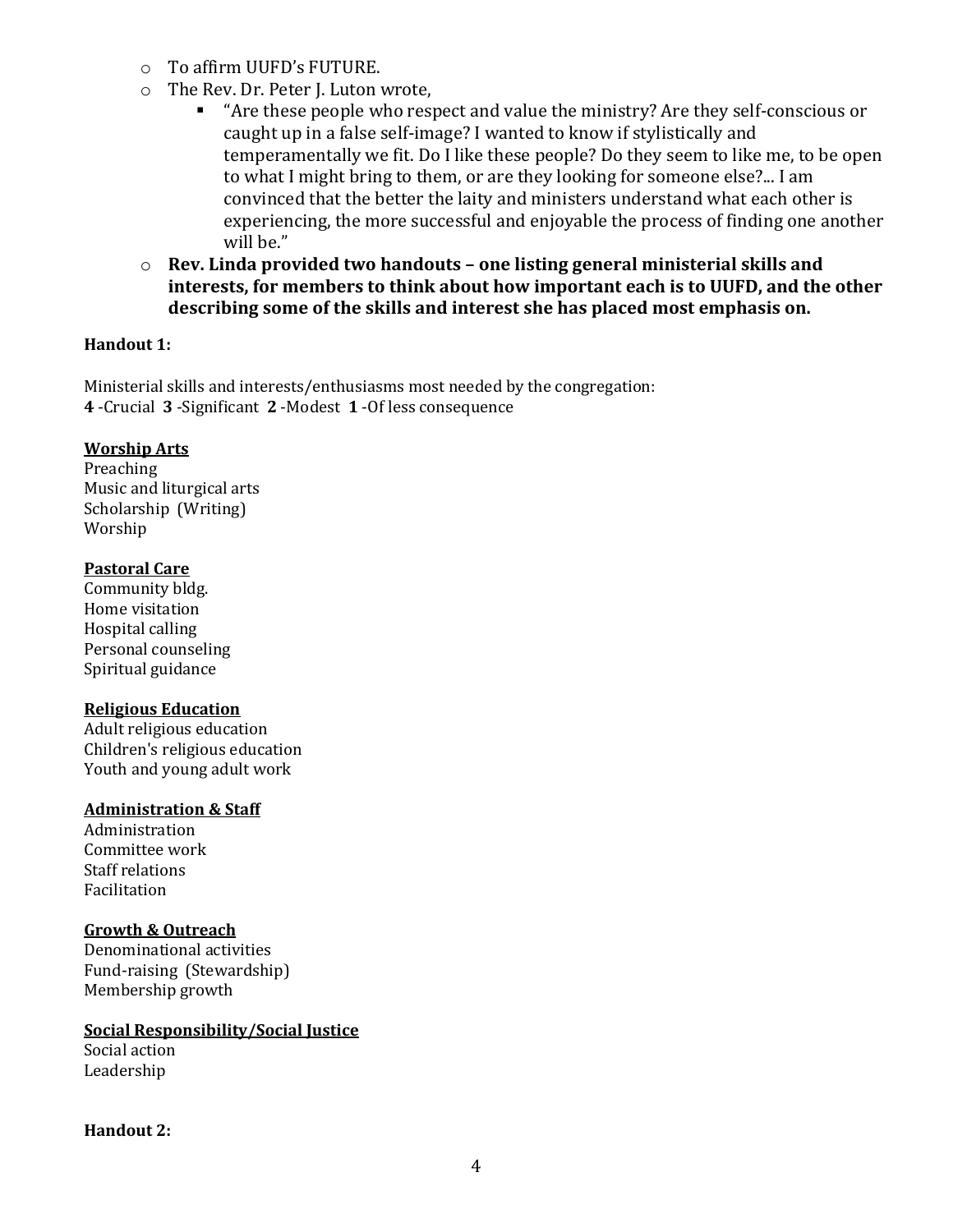### **Worship Arts**

*Preaching* – approximately 22 sermons in a year.

*Music and liturgical arts* – Sing in UUFD choir & UU Minister's Assoc. choir (which Toni directed at GA for 4 years). Perform at UU churches with Cymbal, Member of UU Musician's Network (Toni appointed a Good Officer for 2 years). Coordinator of a Women's Choral Festival where six choruses (approx. 150 women) came to DeKalb for 3 days of workshops, rehearsals, and community concluding with a concert at Butell Hall. *Scholarship (Writing)* – Publications: co-authored a book chapter in Cross Cultural Awareness and Social Justice in Counseling, poetry, articles for the DeKalb Chronicle.

*Worship* – coordinate calendar for 50 services/yr and lead worship for 23 services in a year; recruit, train, observe & give feedback for Worship Associate program members.

#### **Pastoral Care**

*Community bldg*. – weddings (?), memorial services (30+). Host annual Holiday/Christmas Open House, parties and dinners at our home. Coordinate UnSung UUFD Hero Award to thank lay members. Coordinate Circle Dinners for over 4 yrs. Led Women's Spirituality group - open to community for 15 yrs and re-started in 2015. *Home visitation* – Employed 3 years at 1/3 time at DK County Hospice. Visit UUFD members when invited to their homes.

*Hospital calling* – UUFD members whenever aware of hospitalization.

*Personal counseling* – credentialed Licensed Clinical Social Worker, employed 10 years at half-time+ at Family Service Agency, limited sessions (2-4) for UUFD members.

*Spiritual guidance* – Spiritual direction when sought. Limited spiritual counseling sessions for non-UUFD persons. For 1 yr. conducted spiritual interviews for new UUFD members.

#### **Religious Education**

*Adult religious education* – CMWD Leadership School chaplain and lecturer (2 yrs). Book groups (The Almost Church, Science & the Search for God, Privilege Power & Difference), coordinated and led Deepening groups and trained leaders 1999-2009.

*Children's religious education* – supervision of DRE, intervene with staff problems or concerns, With Ministry Council interview and recommend to hire, (Before staff I recruited volunteer RE leaders, purchased curriculum, did puppets, stories, skits and music with children).

*Youth and young adult work* – Coming of Age & Bridging for Youth & Young Adults, YAYA (when it was active), NIU Assoc. of Campus Religious Org. member.

#### **Administration & Staff**

*Administration* – UUFD Disc. Fund, email, e-news & Pathfinder articles, mail, Board mtgs., etc.

*Committee work* – Call, set agenda and lead Ministry Council and Leadership Council mtgs. Attend committees when necessary or when asked. Led UUFD "Committee and Leadership Fairs."

*Staff relations* – Acknowledge w/cards & gifts staff anniversaries and significant life events. Supervise and/or consult with all staff. Hold annual holiday thank you lunch or dinner event.

*Facilitation* – Supported UUFD from Board-led group of 10 active members to congregation of 85 members/20 friends with 9 part-time staff. Searched for, led congregational decision process, capital campaign support, purchased and led celebration for full payment of debt (Helen Sherbenou contributor) on church home building. Coordinate Board retreats and the process for Long Range Plans.

#### **Growth & Outreach**

*Denominational activities* - Monthly mtgs. w/colleagues, General Assembly, 2 Mid-America mtgs/yr. Former Secretary (2 yrs) then President (2 yrs) Central Midwest Minister's Assoc., Former Board member Central Midwest District Board, and then Search Committee for District Executive. Nominated to serve on National Minister's Association Board – declined.

*Fund-raising (Stewardship)* - Give annual pledge. Started Capital Campaign and now support Building Our Future. Coordinated first stewardship campaign with Lon & Kathy Clark. Started UUFD Gala, Festival market (now Winter Markets thanks to Dan Kenney), UUSC Coffee.